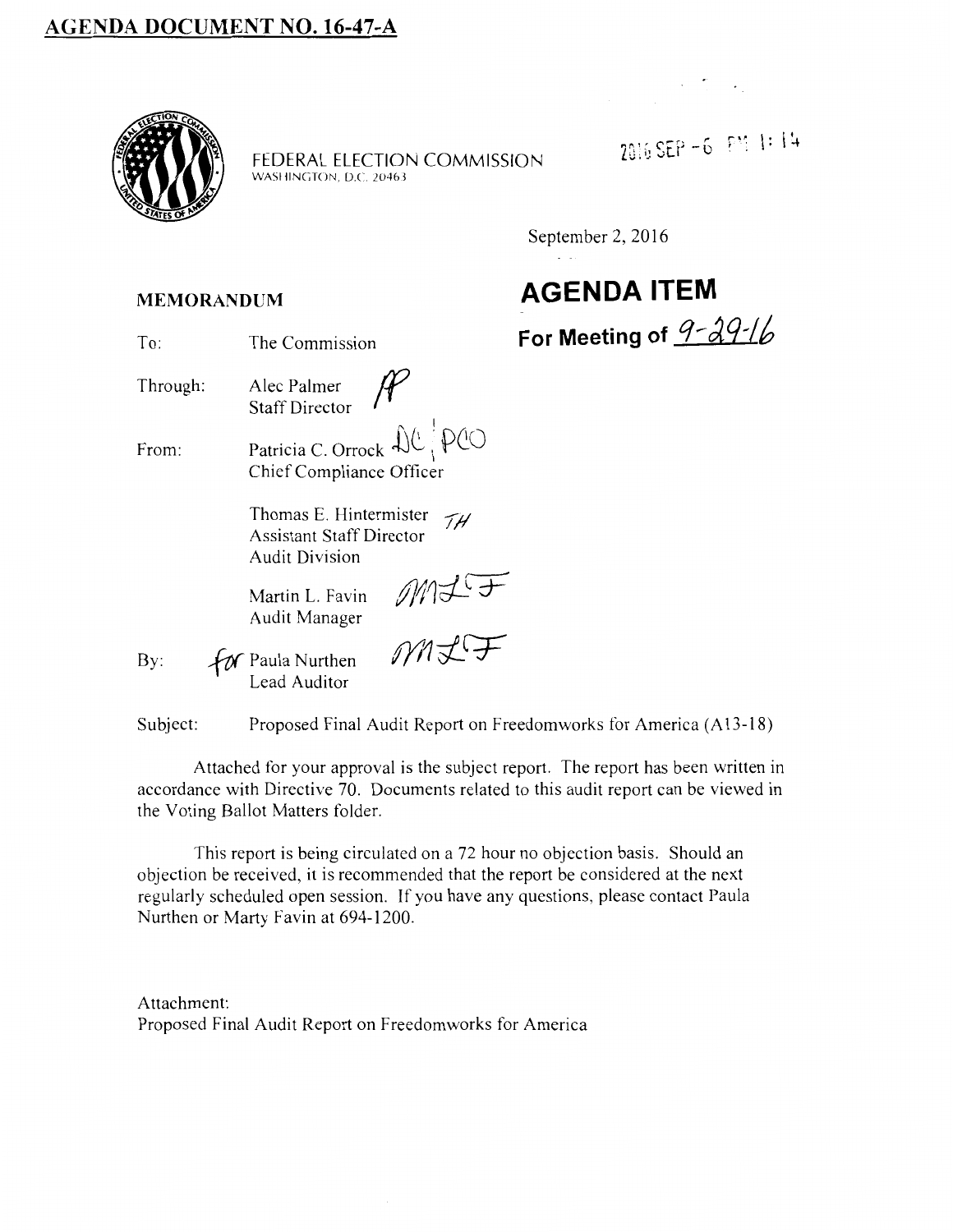

### **Why the Audit Was Done**

Federal law permits the Commission to conduct audits and field investigations of any political committee that is required to file reports under the Federal Election Campaign Act (the Act). The Commission generally conducts such audits when a committee appears not to have met the threshold requirements for substantial compliance with the  $Act.$ <sup>1</sup> The audit determines whether the committee complied with the limitations, prohibitions and disclosure requirements of the Act.

### **Proposed Final Audit Report on Freedomworks for America**

(July 15,2011- December 31, 2012)

#### **About the Committee** (p. 2)

Freedomworks for America is a nonconnected, independent expenditure-only committee headquartered in Washington, DC. For more information, see the chart on Committee Organization, p. 2.

#### **Financial Activity** (p. 2)

| Receipts                   |                                |              |
|----------------------------|--------------------------------|--------------|
|                            | Contributions from Individuals | \$23,447,457 |
| $\Omega$                   | Contributions from Other       |              |
|                            | Political Committees           | 88,550       |
| $\circ$                    | Offsets to Operating           |              |
|                            | Expenditures                   | 43,248       |
| <b>Total Receipts</b>      |                                | \$23,579,255 |
|                            | <b>Disbursements</b>           |              |
| $\circ$                    | Independent Expenditures       | \$19,632,370 |
| $\circ$                    | <b>Operating Expenditures</b>  | 2,921,264    |
|                            | Other Disbursements            | 63,928       |
| <b>Total Disbursements</b> |                                | \$22,617,562 |

#### **Commission Finding** (p. 3)

Based upon a limited examination of the statements and reports filed, and the records presented by Freedomworks for America, no material non-compliance was discovered.

 $1\,$  52 U.S.C. §30111(b).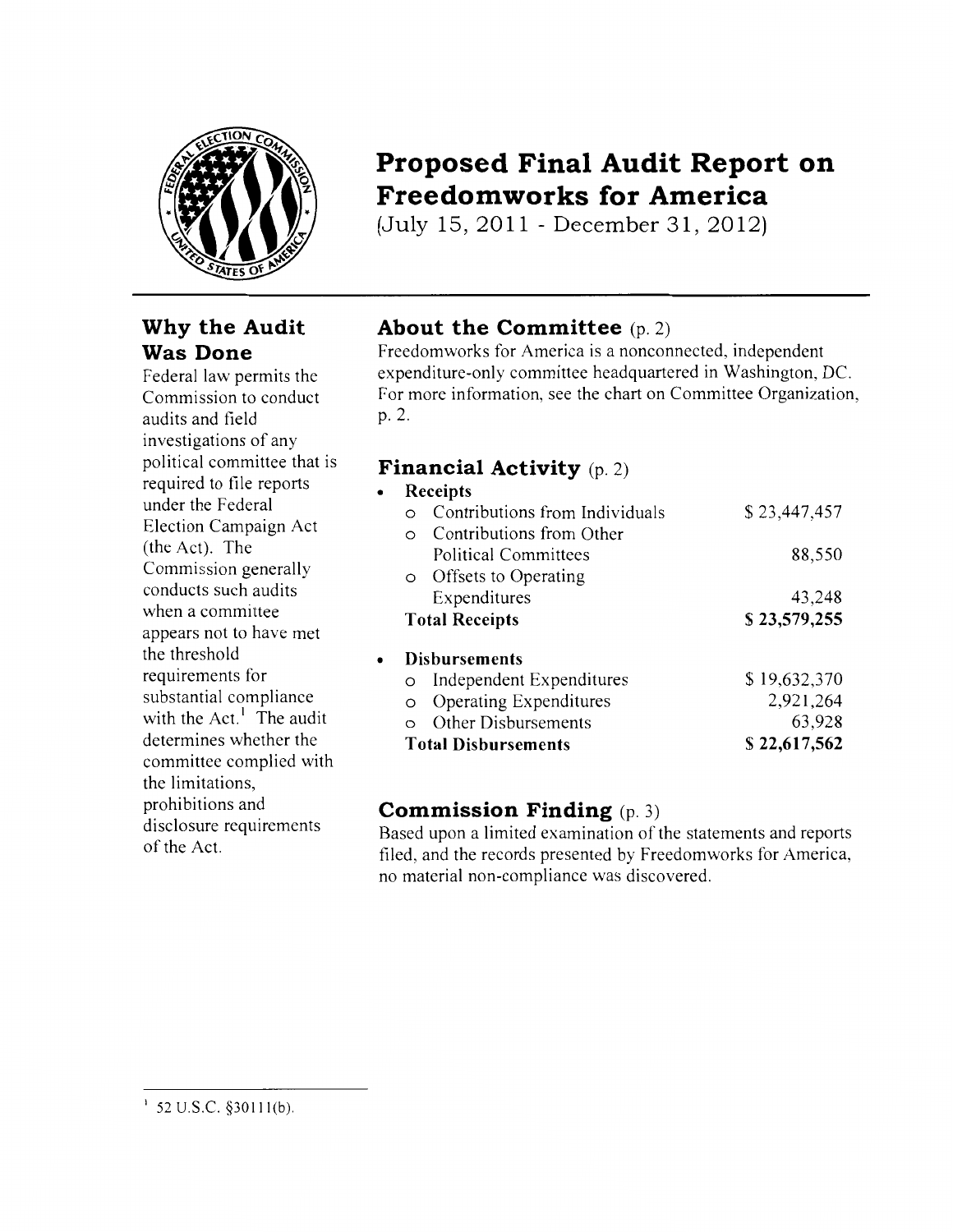# **Proposed Final Audit Report on Freedomworks for America**

(July 15,2011- December 31, 2012)

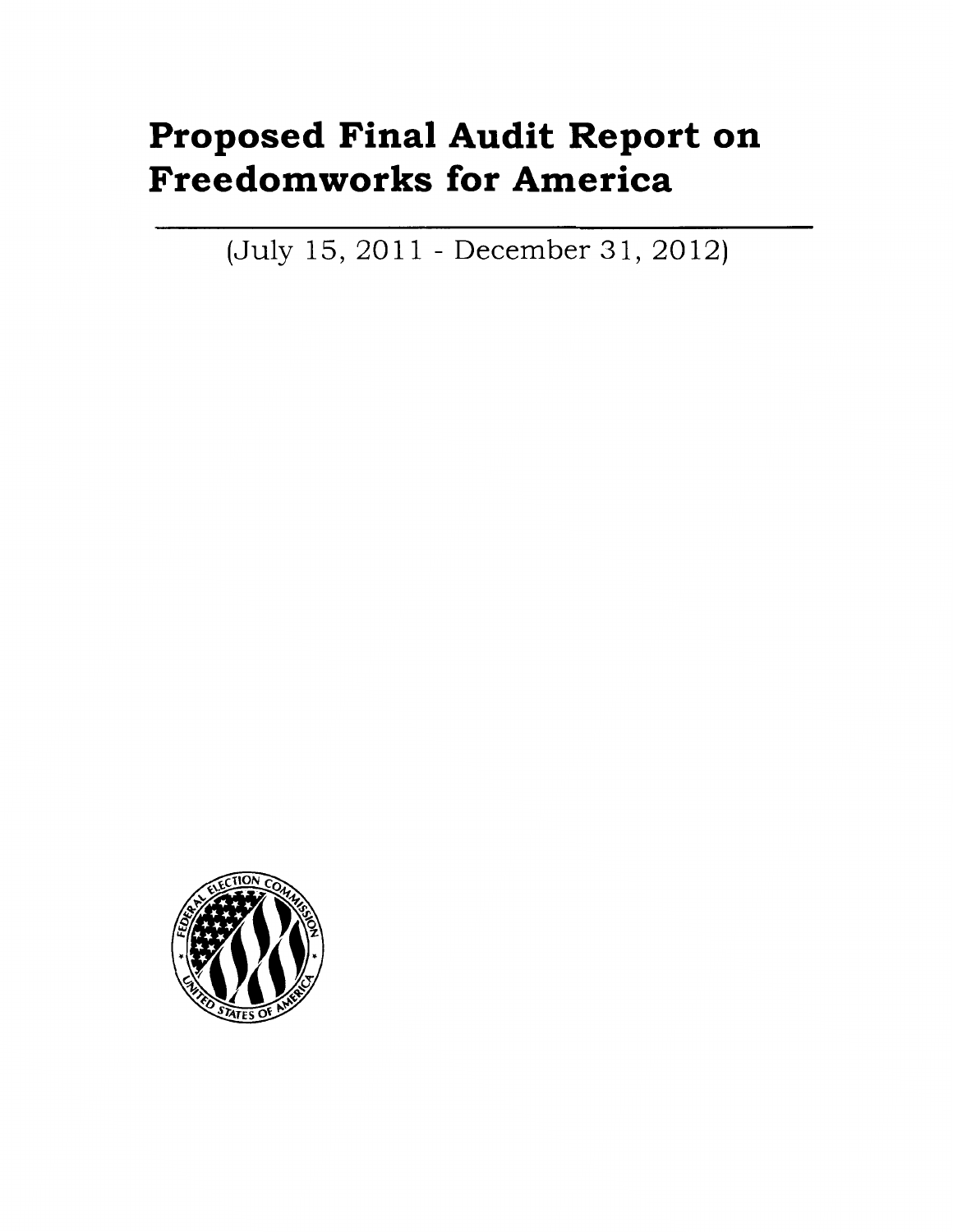### **Table of Contents**

|                                                          | Page |
|----------------------------------------------------------|------|
| Part I. Background                                       |      |
| Authority for Audit                                      |      |
| Scope of Audit                                           |      |
| Part II. Overview of Committee<br>Committee Organization |      |
| Overview of Financial Activity                           |      |
|                                                          |      |
| Part III. Commission Finding                             |      |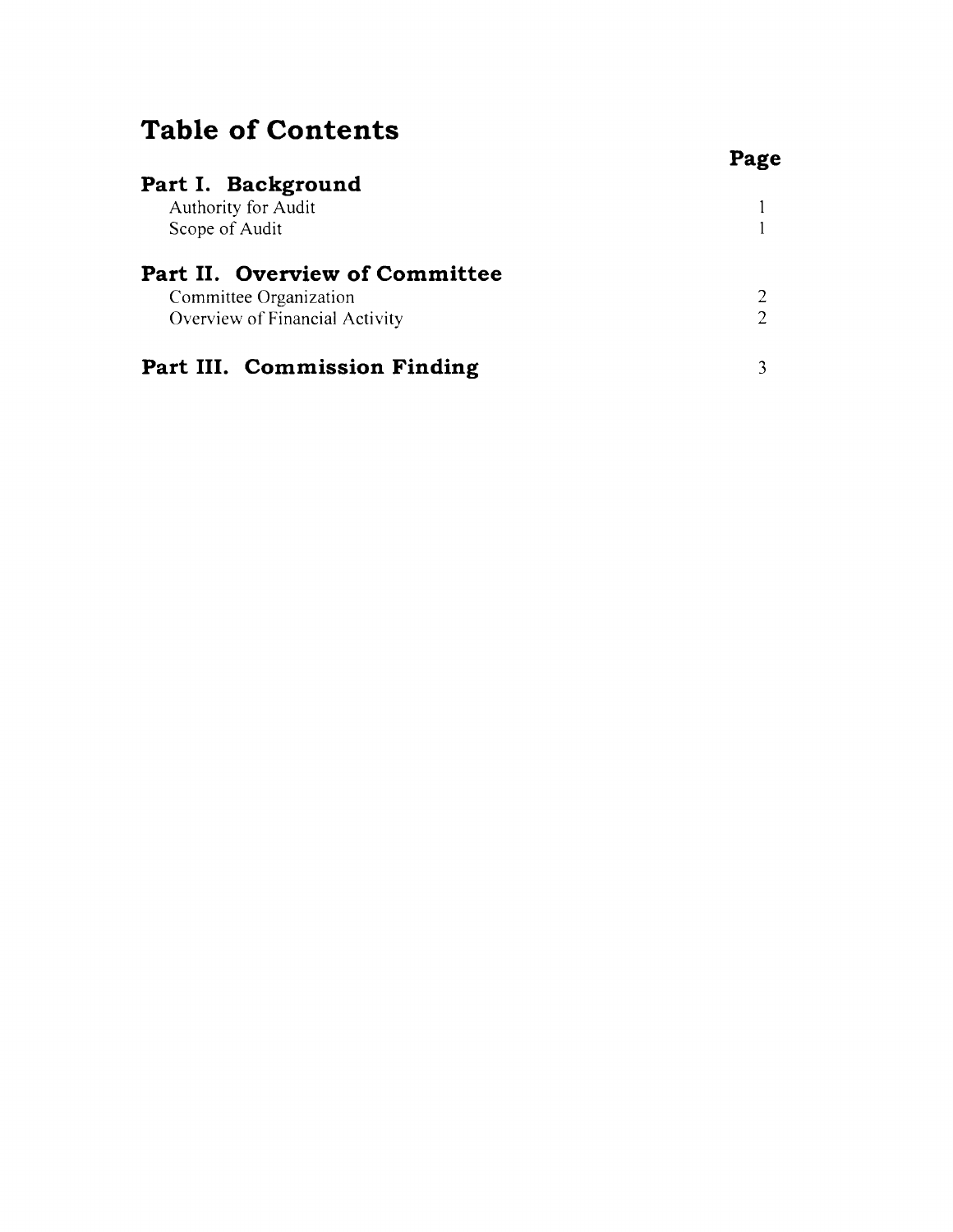## **Part I Background**

#### **Authority for Audit**

This report is based on an audit of Freedom works for America, undertaken by the Audit Division of the Federal Election Commission (the Commission) in accordance with the Federal Election Campaign Act of 1971, as amended (the Act). The Audit Division conducted the audit pursuant to 52 U.S.C. §30111(b), which permits the Commission to conduct audits and field investigations of any political committee that is required to file a report under 52 U.S.C. §30104. Prior to conducting any audit under this subsection, the Commission must perform an internal review of reports filed by selected committees to determine if the reports filed by a particular committee meet the threshold requirements for substantial compliance with the Act. 52 U.S.C. §30111(b).

#### **Scope of Audit**

Following Commission-approved procedures, the Audit staff evaluated various risk factors and as a result, this audit examined:

- 1. the consistency between reported figures and bank records;
- 2. the disclosure of individual contributors' occupation and name of employer;
- 3. the disclosure of independent expenditures;
- 4. the disclosure of debts and obligations pertaining to independent expenditures;
- 5. the completeness of records; and
- 6. other committee operations necessary to the review.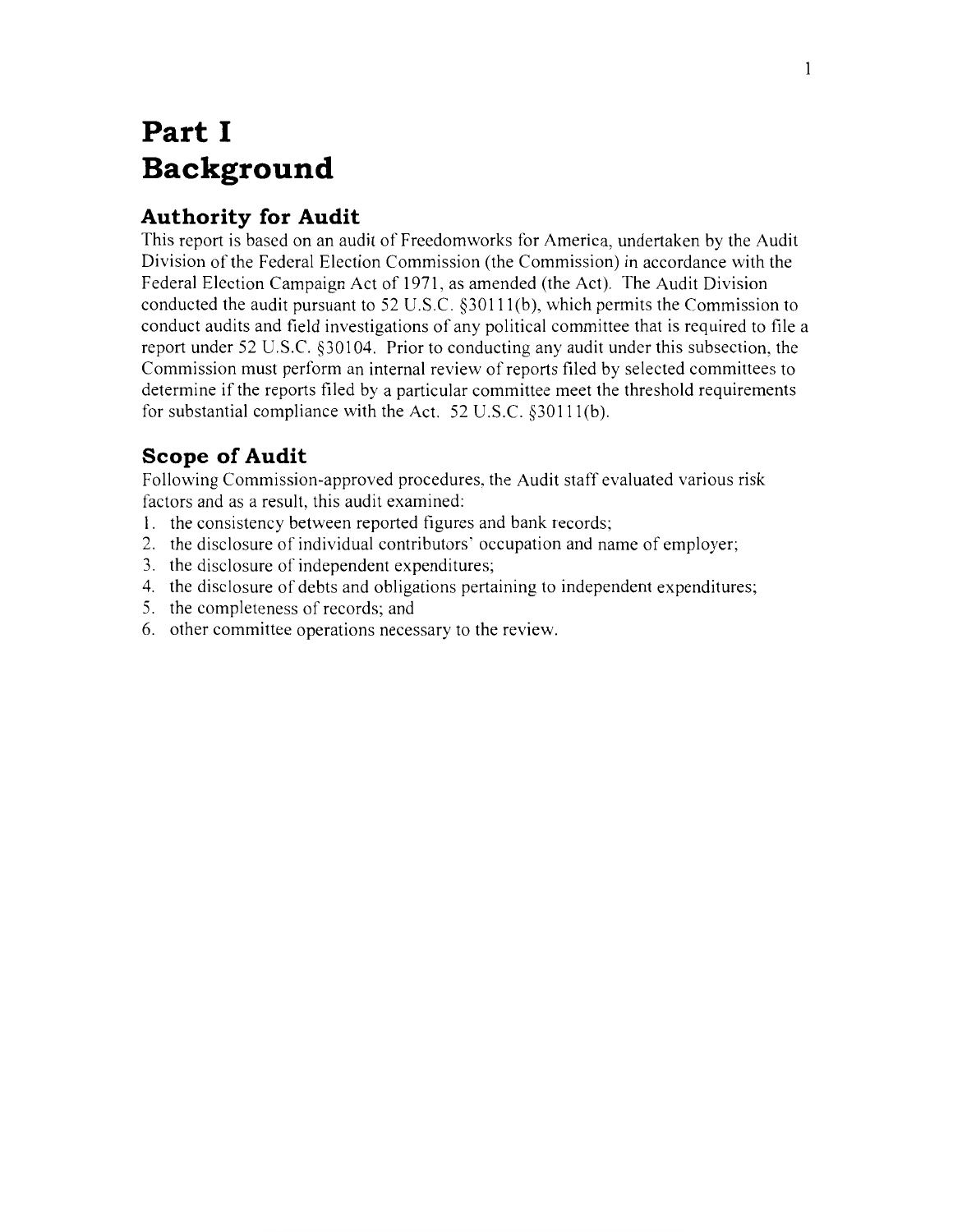## **Part II Overview of Committee**

| <b>Important Dates</b>                                 |                                                                                                                                                                                                                                         |
|--------------------------------------------------------|-----------------------------------------------------------------------------------------------------------------------------------------------------------------------------------------------------------------------------------------|
| Date of Registration                                   | July 15, 2011                                                                                                                                                                                                                           |
| Audit Coverage                                         | July 15, 2011 - December 31, 2012                                                                                                                                                                                                       |
| <b>Headquarters</b>                                    | Washington, DC                                                                                                                                                                                                                          |
| <b>Bank Information</b>                                |                                                                                                                                                                                                                                         |
| <b>Bank Depositories</b>                               | One                                                                                                                                                                                                                                     |
| <b>Bank Accounts</b>                                   | Two checking                                                                                                                                                                                                                            |
| Treasurer                                              |                                                                                                                                                                                                                                         |
| Treasurer When Audit Was Conducted                     | R. Russ Walker $(1/28/14 - 8/19/14)$<br>Matt Kibbe $(8/20/14 - 1/29/15)$<br>James A. Cardillo $(1/30/15 - 6/9/15)$<br>Cabell Hobbs $(6/10/15 - 8/25/15)$<br>Melodie Johnson $(8/26/15 - 5/19/16)$<br>Paul Kilgore $(5/20/16 -$ present) |
| Treasurer During Period Covered by Audit               | R. Russ Walker $(7/15/11 - 9/5/11)$<br>Ryan Hecker (9/6/11-12/31/12)                                                                                                                                                                    |
| <b>Management Information</b>                          |                                                                                                                                                                                                                                         |
| Attended FEC Campaign Finance Seminar<br>$\bullet$     | Yes                                                                                                                                                                                                                                     |
| Who Handled Accounting and<br>٠<br>Recordkeeping Tasks | Paid Staff                                                                                                                                                                                                                              |

### **Committee Organization**

### **Overview of Financial Activity (Audited Amounts)**

| Cash-on-hand $\omega$ July 15, 2011           | S <sub>0</sub> |  |
|-----------------------------------------------|----------------|--|
| Receipts                                      |                |  |
| Contributions from Individuals<br>$\circ$     | 23,447,457     |  |
| Contributions from Other Political<br>$\circ$ |                |  |
| Committees                                    | 88,550         |  |
| Offsets to Operating Expenditures<br>$\circ$  | 43,248         |  |
| <b>Total Receipts</b>                         | \$23,579,255   |  |
| <b>Disbursements</b>                          |                |  |
| Independent Expenditures<br>$\circ$           | 19,632,370     |  |
| Operating Expenditures<br>$\circ$             | 2,921,264      |  |
| Other Disbursements<br>$\circ$                | 63,928         |  |
| <b>Total Disbursements</b>                    | \$22,617,562   |  |
| Cash-on-hand @ December 31, 2012              | \$961,693      |  |